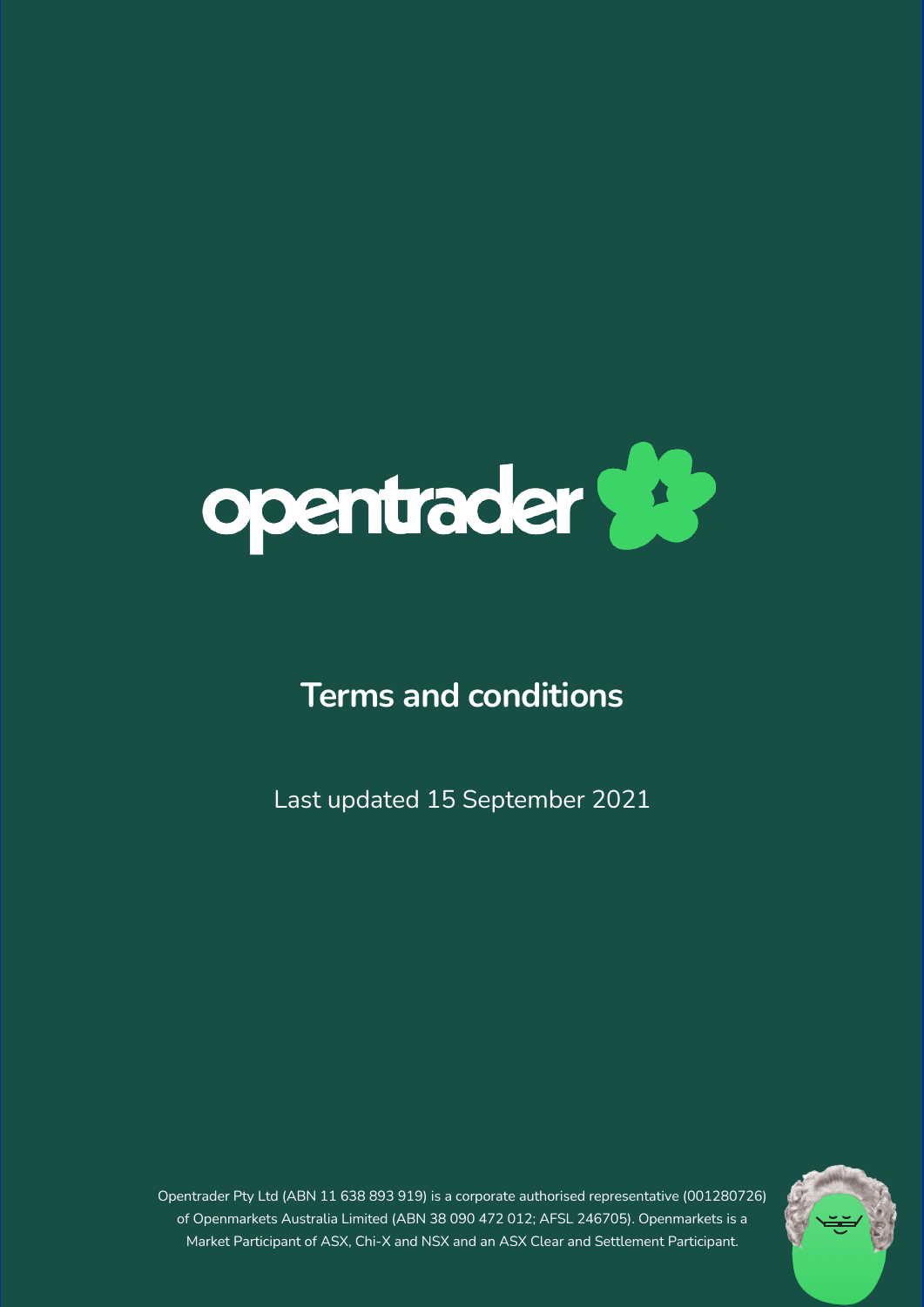Terms of your agreement with Opentrader Pty Ltd (ABN 11 638 893 919) (Opentrader).

## **1. Your account and agreement with Opentrader**

- 1.1 By completing an application with Opentrader you accept and agree to be bound by the terms and conditions set out in this document (**Terms and Conditions**) which become a legally binding agreement between you and Opentrader.
- 1.2 You **must** read and understand these Terms and Conditions. If you do not understand these Terms and Conditions, or any part of them, we recommend you obtain advice from your lawyer before you agree to them.

## **2. Role of Opentrader and our relationship with you**

- 2.1 Opentrader Pty Ltd is a corporate authorised representative (number 001280726) of Openmarkets Australia Limited ABN 38 090 472 012, AFSL number 246705. Opentrader is a wholly owned subsidiary of Openmarkets Group Ltd.
- 2.2 You obtain access to the Opentrader platform by completing the sign on process on the Opentrader website. You may use the Opentrader platform on a trial basis and without entering into market transactions. If you open a trading account on the platform, you may use the platform to enter into transactions and you will be required to enter into additional terms and conditions.
- 2.3 Opentrader may arrange for, or engage on your behalf, third party service providers such as stockbrokers, including Openmarkets Australia Ltd. When you engage a third party provider on this basis, any terms and conditions or disclosures applicable to the third party provider's products or service apply to you. Instructions provided to or dealings made with the third party by Opentrader are made on your behalf pursuant to the terms and conditions entered into by you to receive those products or services.

#### **3. Trading and transactions**

- 3.1 Opentrader may at any time, in its absolute discretion, refuse to accept any Order from, or execute Orders for you.
- 3.2 You must ensure that payment in full in respect of an acquisition of a financial product is received by Opentrader, or where the relevant transaction is made through a third party and settlement is due to the third party, that third party, before the Settlement Date and Time.
- 3.3 You must deliver to Opentrader, or where the transaction is made through a third party and settlement is due to the third party, that third party, all documents and security holder information (including the holder identification number or

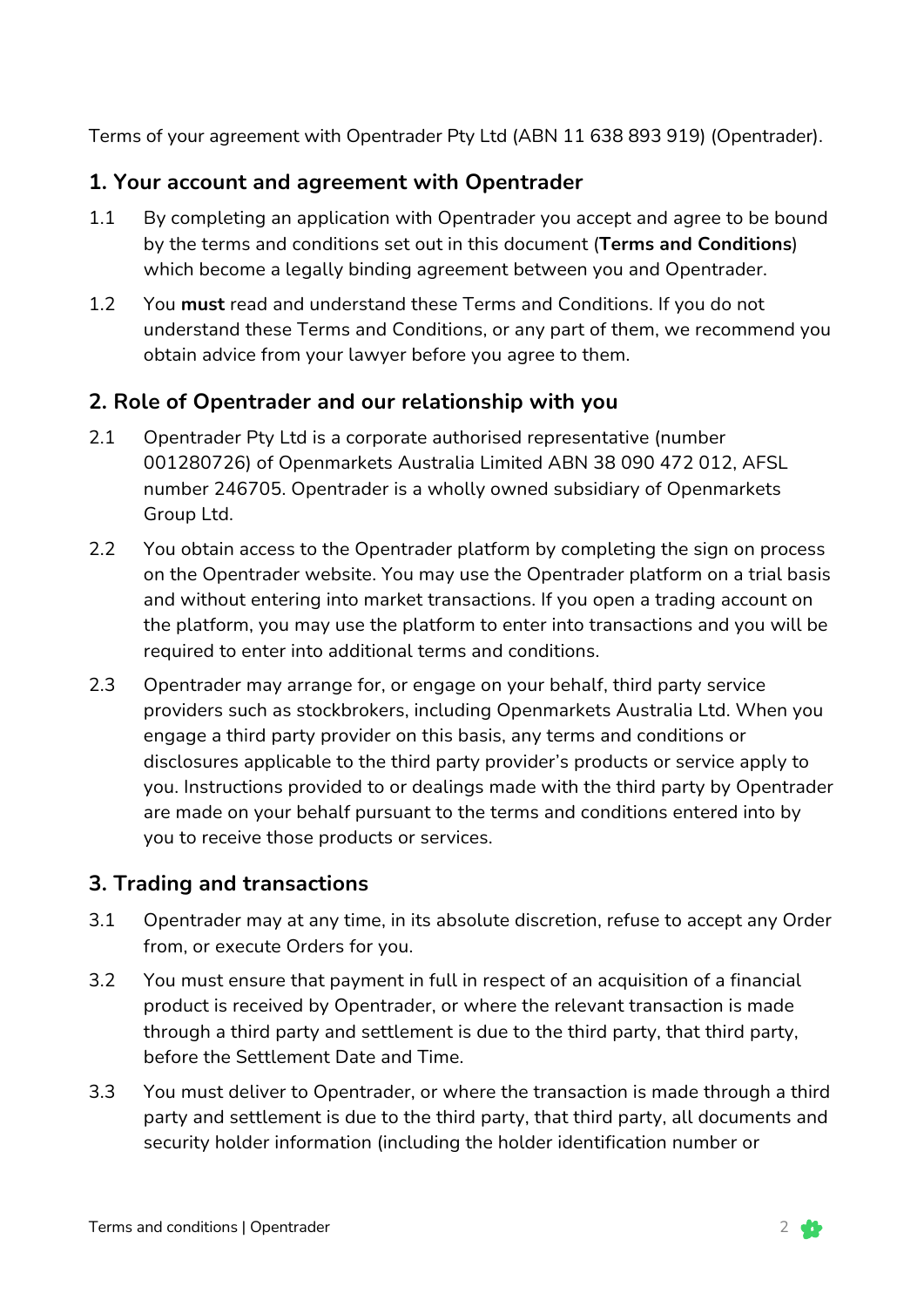personal identification number and, if applicable, holder reference number) no later than two business days before the Settlement Date and Time.

- 3.4 You will be given trade confirmations or statements as required by the Corporations Act and relevant market rules (Confirmation). You authorise Opentrader to give Confirmations to you electronically to the email address notified to Opentrader by you from time to time for this purpose. If a relevant transaction is executed by a third party, the third party may provide the Confirmation to you and you agree that if Opentrader is obliged to provide to you a Confirmation, the Confirmation provided by the third party is also provided on behalf of Opentrader. If the trading account is for joint holders and an email address is not provided for a joint holder, that joint holder authorises Opentrader to send any Confirmation to that joint holder at the email address provided for the trading account and by so sending the Confirmation Opentrader will be taken to have sent the email to that joint holder. Opentrader may not provide you with paper copies of Confirmations.
- 3.5 You agree to promptly check the accuracy of every Confirmation sent to you and to notify Opentrader immediately of any error that you consider may have occurred. In the absence of such notification from you within 24 hours, you will be taken to have accepted the accuracy of the Confirmation.
- 3.6 You acknowledge that, if you fail to make any payment due to Opentrader or deliver any documents or security holder information to Opentrader or otherwise comply with the settlement obligations that you owe to Opentrader or a third party in relation to a transaction (fail to settle), Opentrader may do any one or more of the following:
	- a. charge an administration fee calculated by reference to the additional cost which may be incurred by Opentrader (including any fail fees imposed by a securities exchange) as a result of your failure to settle;
	- b. levy a default charge on the amount from time to time outstanding at a rate of up to 15% per annum;
	- c. sell out (or procure the sell-out of) any products purchased (and you are fully responsible for any loss in connection with such sale) and apply the proceeds in reduction of your liability to Opentrader and to recover Opentrader' costs in so acting;
	- d. buy in (or procure the buy in of) any products sold (and you are fully responsible for any loss in connection with such purchase) and recover Opentrader' costs in so acting;
	- e. sell out (or procure the sell-out of) any products otherwise held on your behalf (and you are fully responsible for any loss in connection with such sale) and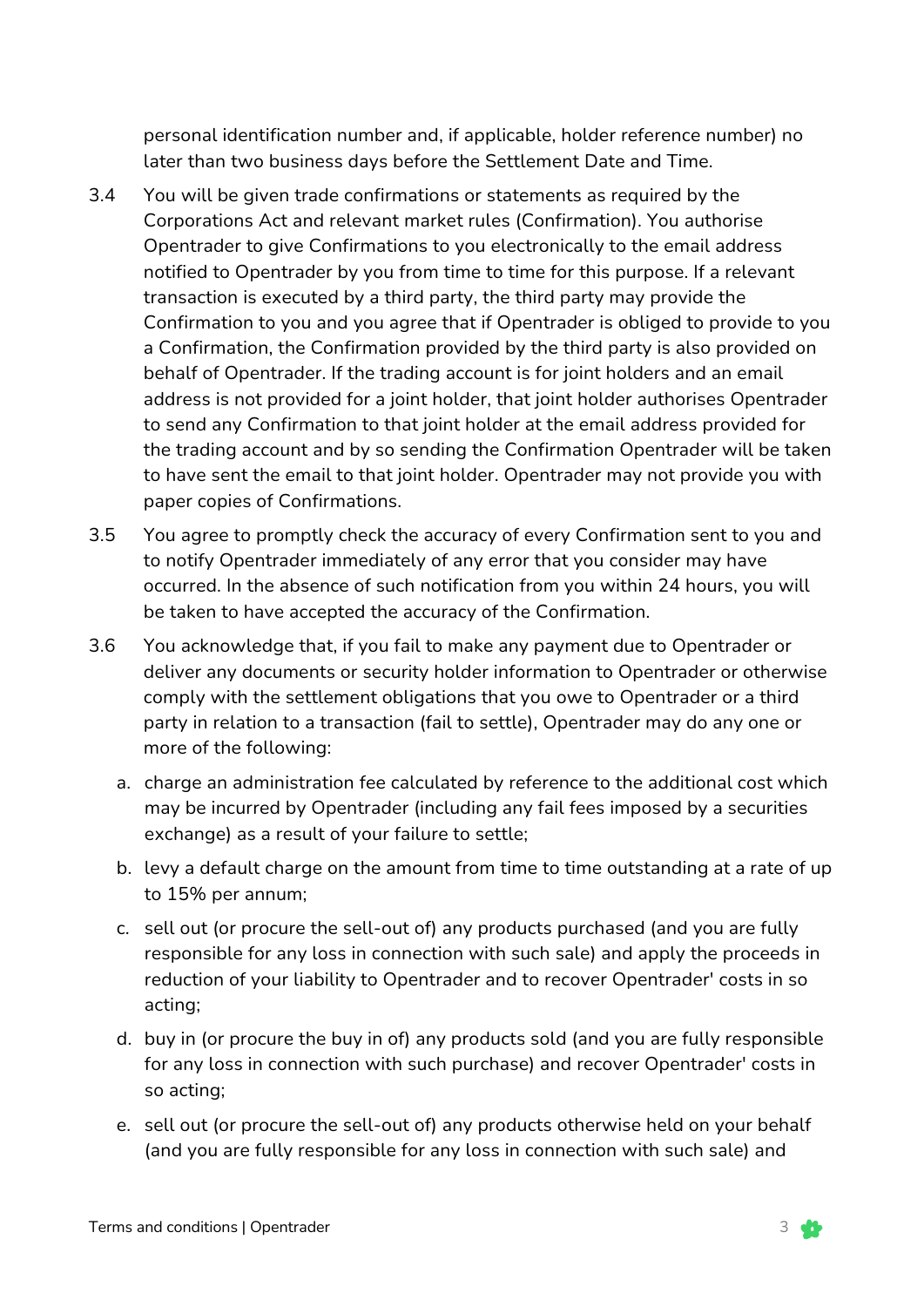apply the proceeds in reduction of your liability to Opentrader and to recover Opentrader' costs in so acting;

- f. apply any cash held by Opentrader (or to which Opentrader has access) on your account, or payments received for or from you in reduction of your liability to Opentrader; or
- g. cancel any of your unexecuted Orders,

and you authorise Opentrader and each of its directors and employees as your attorney to give instructions on your behalf in respect of your holdings including without limitation any broker sponsored CHESS holdings, or held by a related body corporate or affiliate of Opentrader in nominee holdings, and in respect of call deposit facilities or cash management trust accounts on which either Opentrader is authorised to give instructions, to enable Opentrader to realise those products or funds and apply the proceeds in reduction of your liability to Opentrader and to recover Opentrader's costs in so acting.

- 3.7 You must pay or reimburse Opentrader any such administration fees and default charges (together with any GST payable on those amounts) immediately upon demand or at Opentrader's option it may deduct such administration fees and default charges (and any GST) from any sale proceeds or other amounts otherwise payable to you.
- 3.8 The manner in which Opentrader may exercise or not exercise, or the timing of or any delay in any exercise by Opentrader of, any right of Opentrader under this clause is not to be taken to be financial product advice by Opentrader to you, and you must not represent to any person that it is financial product advice by Opentrader.
- 3.9 Opentrader will not be liable to you for any failure by Opentrader to exercise (or any delay in the exercise by Opentrader of) any right Opentrader may have against you, or any loss incurred by you as a result of Opentrader not exercising any of its rights against you immediately, or at all, following any failure by you to comply with your obligations.
- 3.10 You acknowledge:
	- a. Opentrader, and its related bodies corporate, may deal in financial products on the ASX or Chi-X as principal;
	- b. that in certain circumstances, Opentrader may (either acting for another client or on its own account) enter into the opposite position in a transaction with you, as principal;
	- c. you consent to Opentrader entering into any such transaction with you; and
	- d. you agree that such consent shall continue until it is revoked in writing by you.

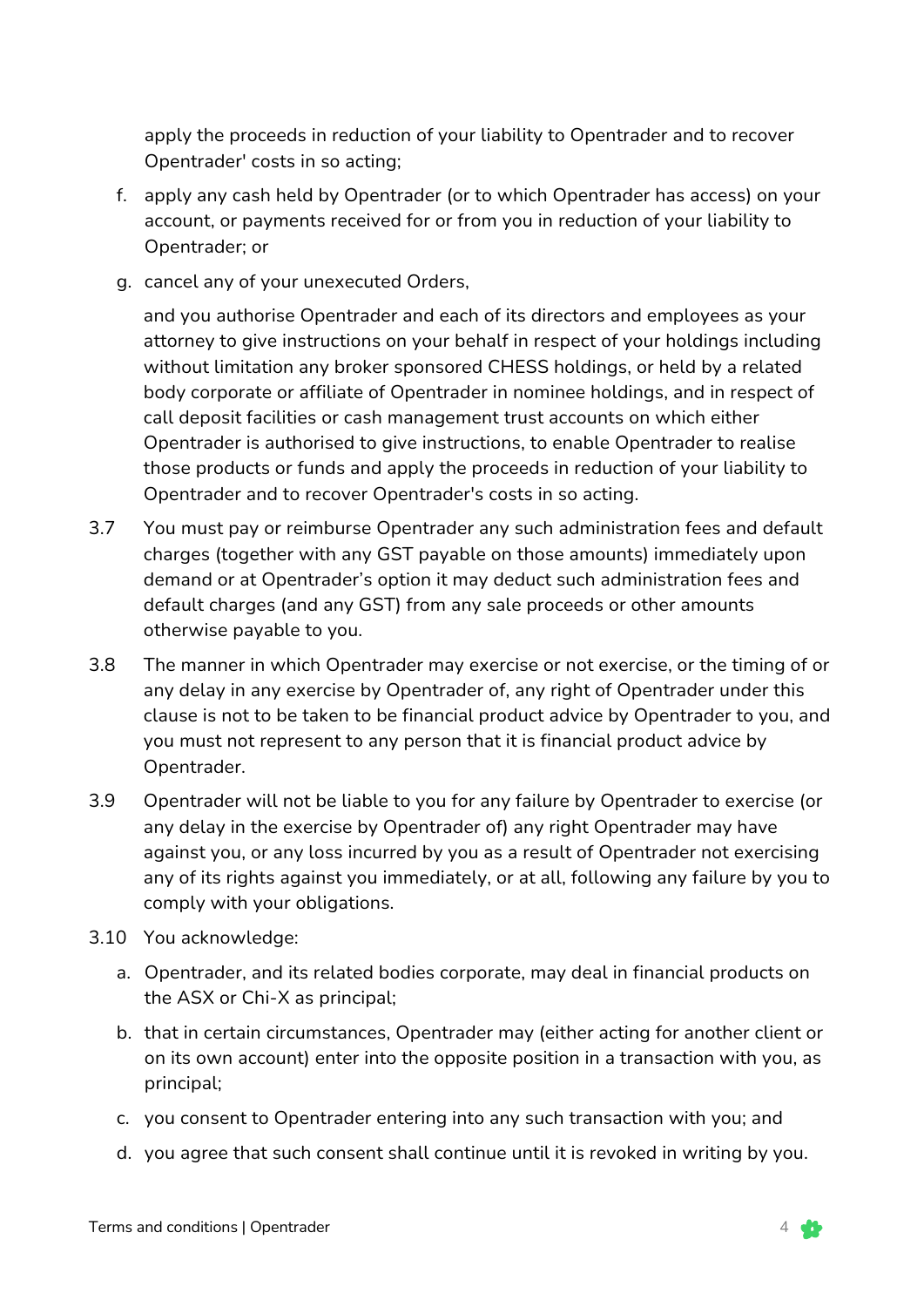3.11 If an Order was opened prior to an update to the Opentrader Financial Services Guide (FSG Update) and that Order remains open (i.e. not yet settled) until after the FSG Update, that Order (including any fees we may charge you on that Order) will be based on the relevant Financial Services Guide that was in force prior to the FSG Update.

#### **4. Advice**

- 4.1 You agree Opentrader is not responsible for any loss arising from any investment or dealing you make relying on advice given by Opentrader where that advice is given in accordance with applicable laws.
- 4.2 You acknowledge that Opentrader is not required to monitor or manage your investments and that Opentrader will not act with discretion for you in respect of your investments unless you have entered into a separate agreement with Opentrader.
- 4.3 If Opentrader gives advice, Opentrader shall exercise due skill, care and diligence but does not guarantee the repayment of capital or the performance of any investments or otherwise make any representation concerning the performance of your investments, account or any particular transaction.
- 4.4 You acknowledge that Opentrader does not provide personal advice and any advice provided by Opentrader is general in nature and does not take into account your objectives, financial situation or needs. You agree that you shall:
	- a. assess the appropriateness of each investment, trading or financial decision having regard to your particular needs, financial situation and objectives;
	- b. where applicable, obtain, read and understand the relevant Disclosure Statement;
	- c. if you determine you require personal advice, seek personal advice from someone other than Opentrader.

#### **5. Wholesale clients**

- 5.1 This clause applies if you are a wholesale client or professional investor.
- 5.2 You represent and warrant to Opentrader that:
	- a. you are a wholesale client as that term is defined in s761A and s708(8) of the Corporations Act or you are a professional investor under the Corporations Act;
	- b. none of the financial products or services provided to you by Opentrader is for use in connection with a business;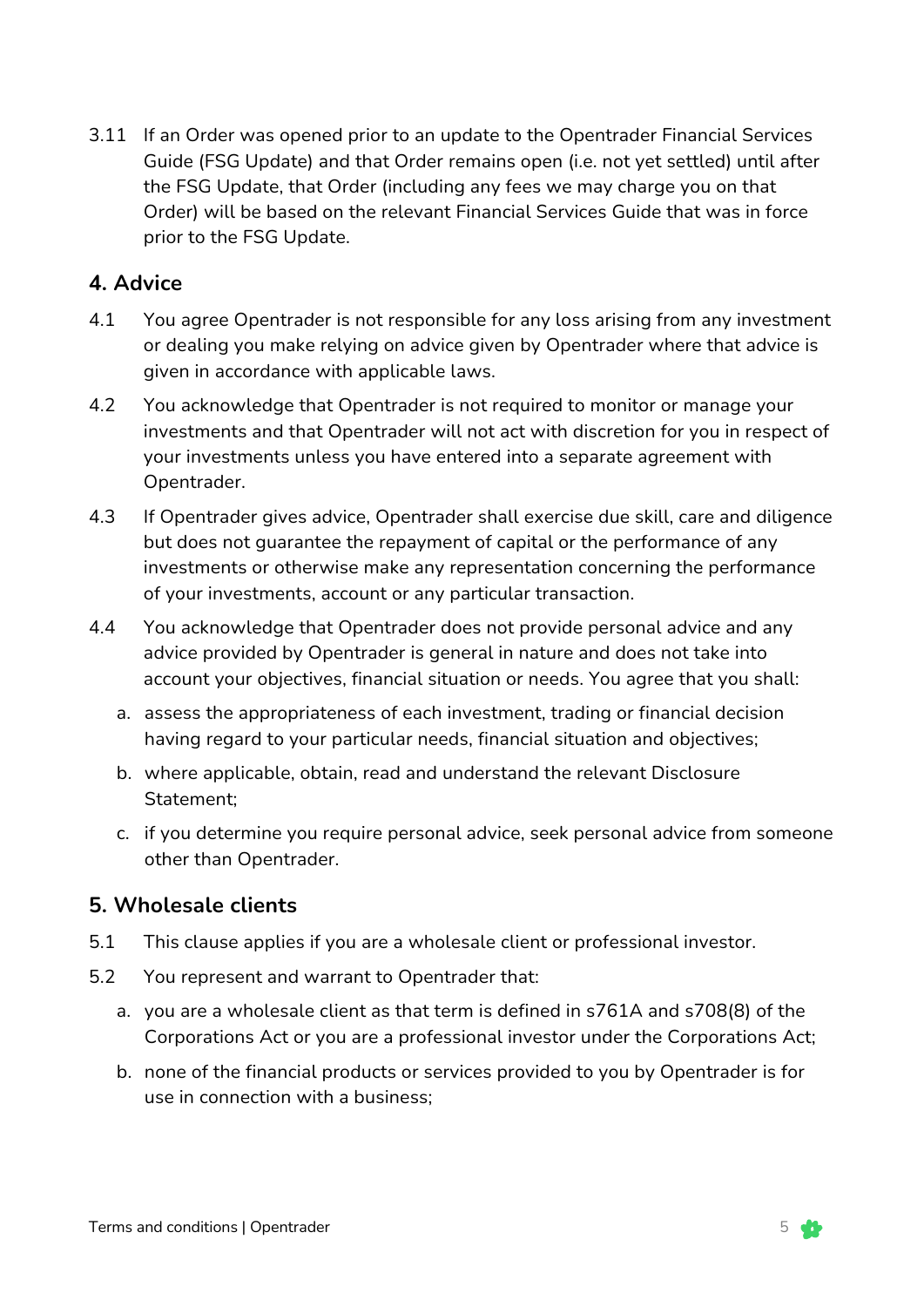- c. if you qualify as a wholesale client pursuant to s761(7)(c) or 708(8) of the Corporations Act, in each of the 2 financial years preceding each investment you make with Opentrader as a wholesale client, you had:
	- i. a gross income of \$250,000 or more per annum; or
	- ii. net assets of at least \$2.5 million; and
	- iii. your income or assets assessed by a qualified account who produced a certificate verifying your income or assets not less than 6 months prior to making the investment with Opentrader;
- d. you will not seek to make any investment as a wholesale client, and you will notify Opentrader immediately, if at any time you cease to be a wholesale client or professional investor.
- 5.3 You acknowledge and agree that:
	- a. Opentrader will rely upon the representations and warranties above and but for you making the representations and warranties Opentrader would not provide services to you as a wholesale client;
	- b. Opentrader will treat you as a wholesale client and not as a retail client under the Corporations Act and you will:
		- i. not receive any statutory protections afforded to retail clients; and
		- ii. not receive for the purposes of investments made as a wholesale client disclosure document from Opentrader regarding the products or services in which you invest including a Financial Services Guide or Product Disclosure statement

#### **6. Trading Systems**

- 6.1 Opentrader may provide to you, or arrange for you to have access to, electronic trading systems through which you are able to enter Orders for delivery to trade execution providers.
- 6.2 You acknowledge that all Orders submitted by you through an electronic trading system are routed to a third party execution provider and:
	- a. may be executed manually by a trade operator or through an automated order system operated by the third party. Execution of an Order is subject to the availability of the third party execution provider and the operation of their automated order system and may be delayed or rejected by the third party execution provider;
	- b. any reporting of the status of an Order in an electronic trading system is subject to receipt by Opentrader or its electronic trading system of transaction reports from the third party execution provider; and

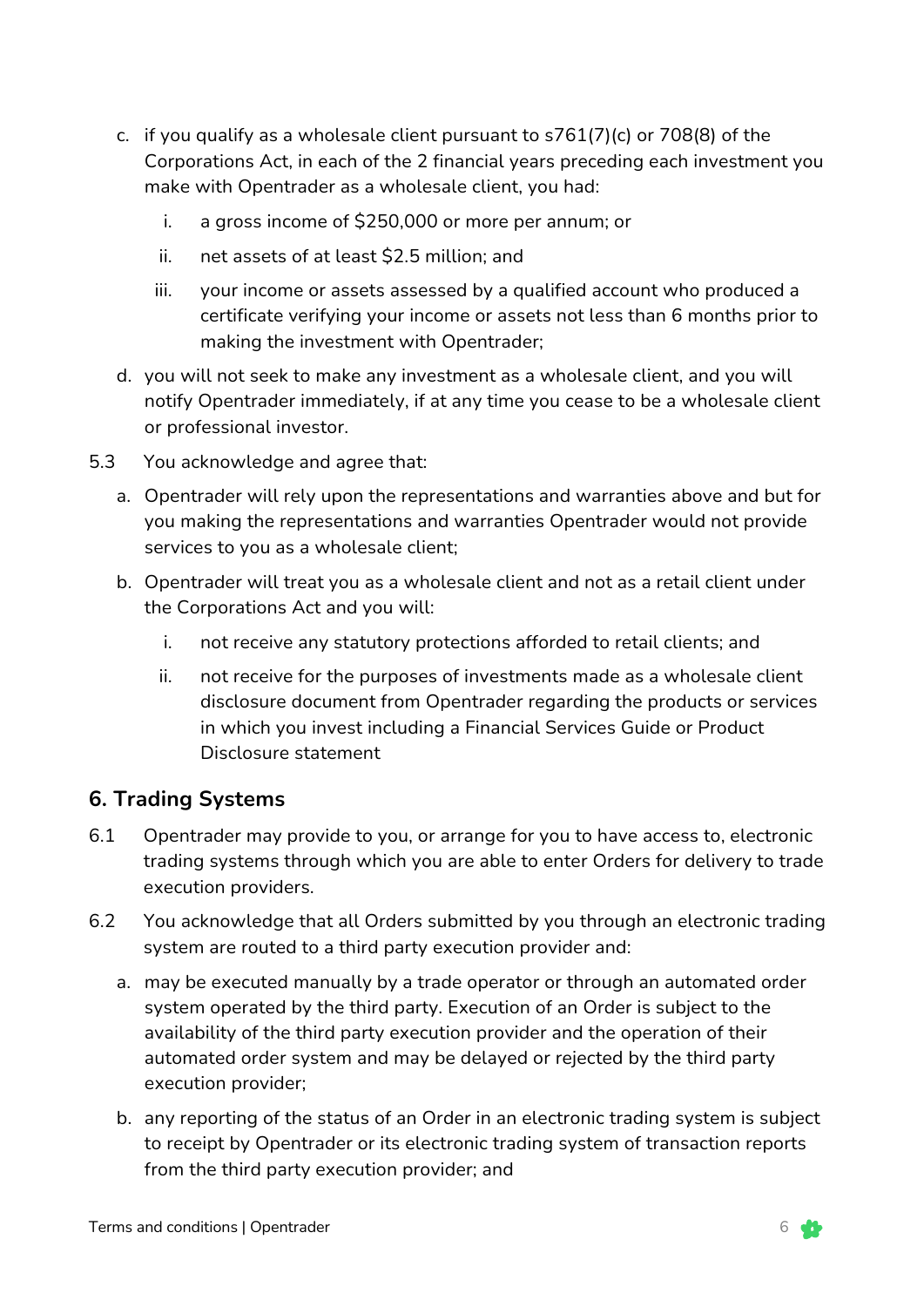c. the third party execution provider may purge orders from its trading platform and these Orders will not be automatically resubmitted by the electronic trading system.

#### 6.3 You:

- a. are responsible for all Orders submitted through an electronic trading system, regardless of who enters such Orders and regardless of whether or not there is an error in the Order entry;
- b. are bound by any agreement entered into by you or on your behalf in reliance on such Orders;
- c. are liable for any reasonable expense incurred by Opentrader in reliance on such Orders; and
- d. accept the sole risk and responsibility for Orders submitted by it through an electronic trading system Service, including any Order submitted in error;
- e. accept that Opentrader is not responsible for the acts and omissions of the third party execution provider or any error in execution, reporting or management of an Order by the third party execution provider and that you have a direct relationship with the third party execution provider relating to their services.
- 6.4 Opentrader is not in any way responsible or liable to you for any loss that results from your use of any electronic trading system or from any failure, error or defect of or in an electronic trading system and;
	- a. you are solely responsible for assessing the adequacy of the system and for deciding whether or not to use it; and
	- b. it is your responsibility to obtain, at its own expense, all hardware and software to be used by you in connection with use of the system.

#### **7. Instructions**

- 7.1 You acknowledge and agree that;
	- a. you are and will at all relevant times be authorised to make communications to Opentrader by email;
	- b. communication by email is not a secure means of communication and involves higher risks of distortion, manipulation and attempted fraud;
	- c. you authorise Opentrader to accept and act without any inquiry upon, communications (including instructions) provided by email which appear to Opentrader to have been provided by or for you; and
	- d. you indemnify Opentrader in respect of any and all claims, liabilities, direct or consequential losses, costs, charges or expenses (of any nature) incurred or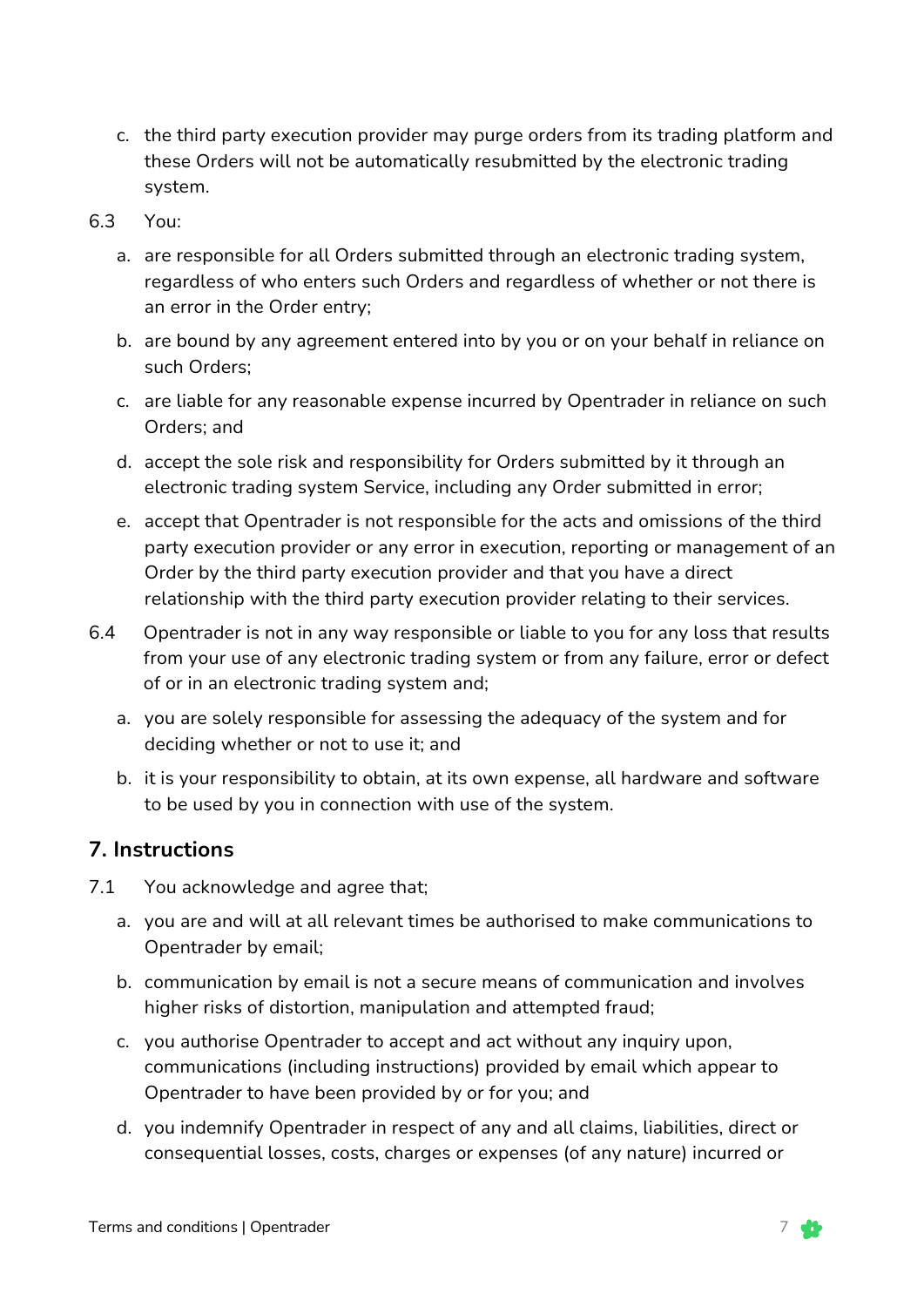suffered by Opentrader as a result of Opentrader acting on communications (including instructions) provided by email.

- 7.2 You acknowledge that you are, and remain, solely liable and responsible for all acts and omissions of any person you authorise to provide instructions to Opentrader regarding your account or transactions even if (but not limited to) the act or omission of the authorised person was outside of their actual or ostensible authority or was in error, or was fraudulent, negligent, in breach by Opentrader of contractual, statutory or fiduciary duties or was criminal.
- 7.3 Opentrader is under no obligation to verify the authenticity of any instruction or purported instruction and may act on any instruction, without further enquiry or delay, from any person that Opentrader reasonably believes to be you or an authorised person. Opentrader in its sole discretion may (without the need to provide any reason) decline your instructions and not act on a particular instruction given, or purported to be given, and may defer action or seek further information (including a verification of an instruction) as Opentrader may see fit.
- 7.4 You agree Opentrader is not liable for any loss, cost or expense or inconvenience suffered or incurred by you as a result of Opentrader not acting, or delaying to act on, an instruction, or cancelling a transaction. You acknowledge that Opentrader is not responsible for missed market opportunities during the time required to comply with our internal procedures, including for opening accounts and verifying client information.

#### **8. Indemnity and liability**

- 8.1 Opentrader is not liable to you for loss caused by or arising from, whether directly or indirectly:
	- a. any delay, fault, failure in or loss of access to Opentrader services;
	- b. any failure, malfunction or defect of Opentrader software, electronic or mechanical equipment, or telecommunication channels or connections or any electronic trading system provided by Opentrader or any third party;
	- c. any delay or failure by Opentrader in acting on an order or instruction from you; or
	- d. any misinterpretation of instructions from you which are unclear, ambiguous, incomplete or not specific.
- 8.2 You must, to the maximum extent permitted by law, at all times and from time to time, indemnify and keep each of Opentrader and its related bodies corporate and any of their respective directors, officers, contractors, agents and employees (each an Indemnified Person) harmless from and against all liabilities, losses, damages, costs or expenses directly or indirectly suffered by the Indemnified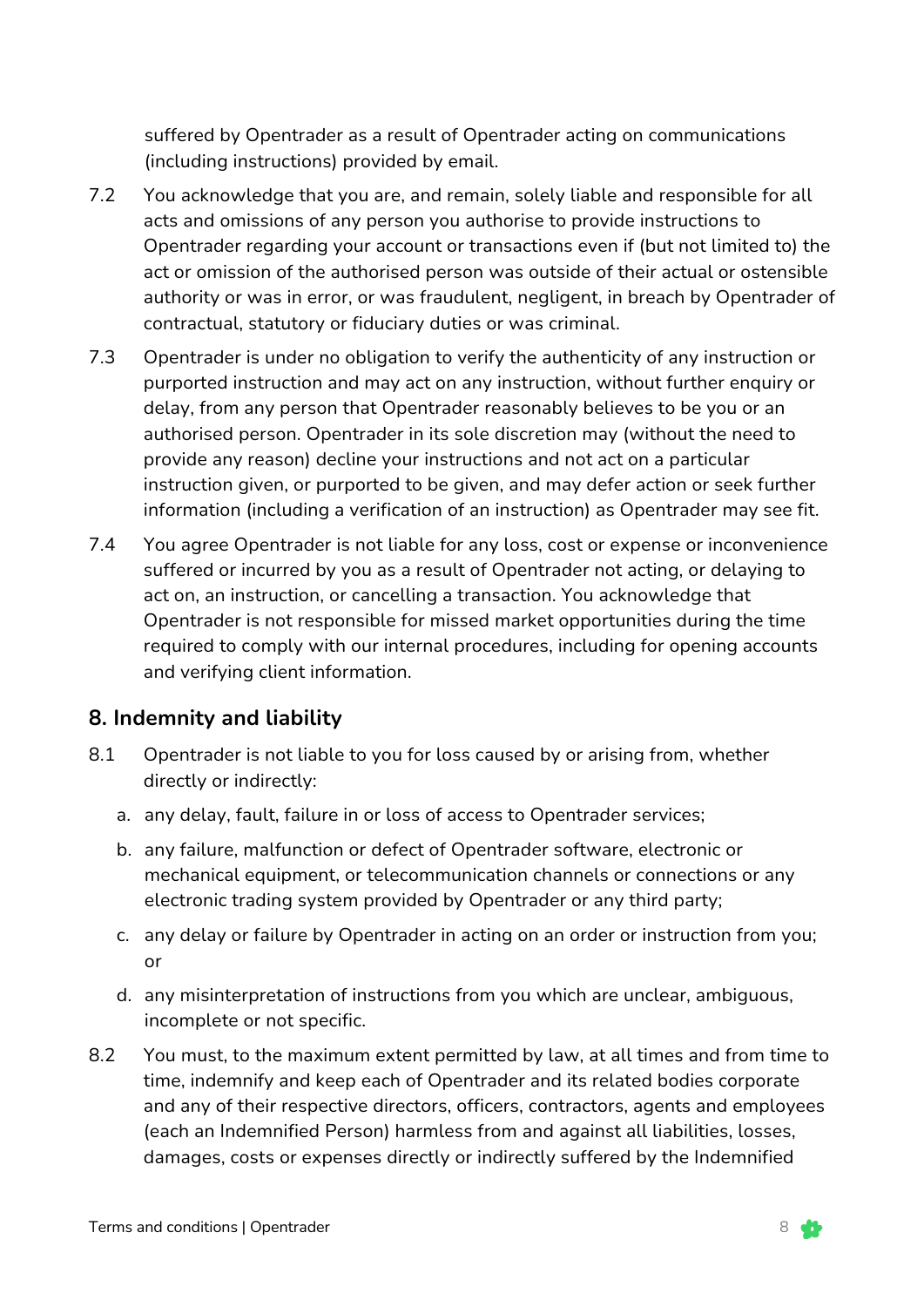Person and from and against all actions, proceedings, claims for damages made against the Indemnified Person as a result of:

- a. any transaction entered into by Opentrader on your behalf;
- b. any delay in the execution of an Order or instruction
- c. any use of an electronic trading system;
- d. any failure by you to settle;
- e. any other breach by you of these Terms and Conditions;
- f. any breach by you of any other agreement with Opentrader;
- g. any breach by you of any representation or warranty made or taken to have been made by you not being true or correct; and
- h. any instruction given to Opentrader.

#### **9. Fees and commission**

- 9.1 You agree to pay all Fees attributable to the services we provide you, including our fees and any fees charged by a third party in relation to the services.
- 9.2 Opentrader reserves the right to vary our fees at any time in accordance with this agreement.
- 9.3 We are not obliged to transfer financial products purchased where payment for them remains outstanding.
- 9.4 Unless expressly stated otherwise, all fees, charges and other consideration to be provided under these terms and conditions are GST inclusive. Unless a fee is expressly stated to be exclusive of GST, you agree to pay us the GST amount.

#### **10. Information**

You warrant that all information provided by you to Opentrader is, or will be when given, accurate, true and correct and further agree to immediately notify Opentrader in writing upon becoming aware that such information is no longer accurate, true and correct. You agree that Opentrader may share such information, as well as your account details and information regarding your transactions with Opentrader's related bodies corporate on a confidential basis as Opentrader considers appropriate. You also consent to Opentrader disclosing this information and your account details to any regulatory authority or otherwise in accordance with the Opentrader Privacy Policy and consent to Opentrader using such information and your account details for the purposes of monitoring compliance by you or Opentrader with its regulatory and contractual obligations and resolving disputes. You may request access to the personal information that Opentrader holds about you.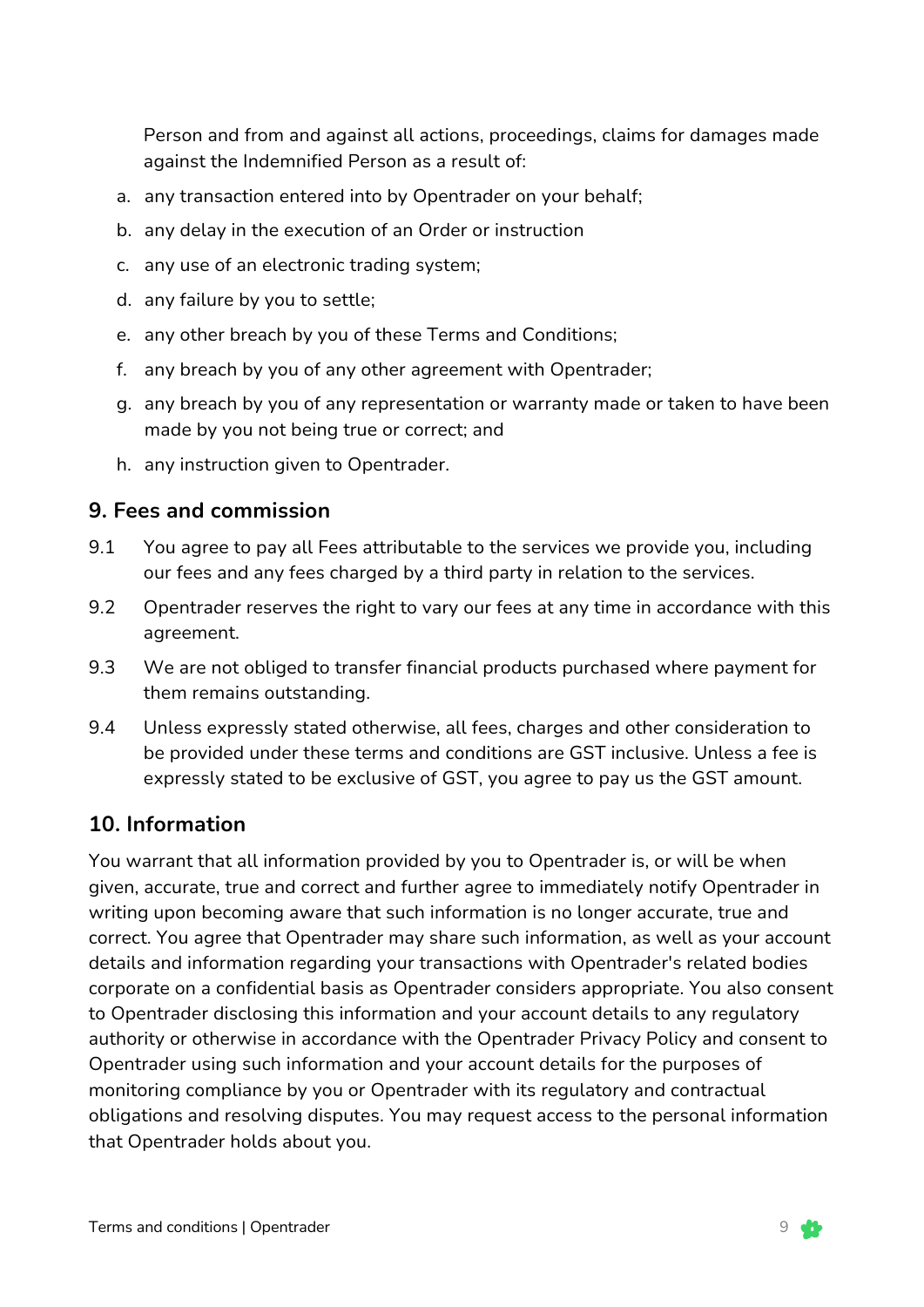## **11. Electronic identity verification**

- 11.1 Opentrader may use the personal information collected about you for the purposes of verifying your identity in accordance with our obligations under Anti-Money Laundering Laws. Conducting an electronic verification of your identity may involve Opentrader disclosing your personal information which you provide to us to the Official Record Holder or issuer of your identity record (eg. drivers' licence or passport) via third party providers which utilise the government managed Document Verification System (DVS).
- 11.2 Opentrader will receive a report from the Official Record Holder or issuer of your identity record through the DVS. When conducting customer identification Opentrader may disclose personal information about you to a credit reporting agency for the purposes of providing an assessment as to whether the personal information matches (in whole or part) personal information contained in a credit information file in the possession or control of the credit reporting agency. The credit reporting agency may provide Opentrader with the assessment and the credit reporting agency may use the personal information about you including your name, residential addresses and date of birth contained in credit information files of other individuals, for the purpose of preparing the assessment. By agreeing to these terms and conditions, you consent to electronic identity verification and to Opentrader providing your personal information to a credit reporting agency.

## **12. Joint Holder**

If you are a joint holder, these terms and conditions bind each person jointly and severally, and each person is authorised to issue instructions to Opentrader and give receipts to Opentrader in relation to any purchase or sale of products or other matters to which these terms and conditions relate.

## **13. Account for Trust**

You warrant that if you enter into this agreement with Opentrader as a trustee, you have the authority to enter into these terms and conditions and any related agreement to these terms in both your personal capacity and as a trustee.

# **14. Telephone recording**

You agree and consent to:

- a. the electronic recording by Opentrader of the telephonic conversations between you and Opentrader with or without an automatic tone warning device;
- b. the use of recordings or transcripts from such recordings for any purpose which Opentrader deems desirable, including without limitation their use as evidence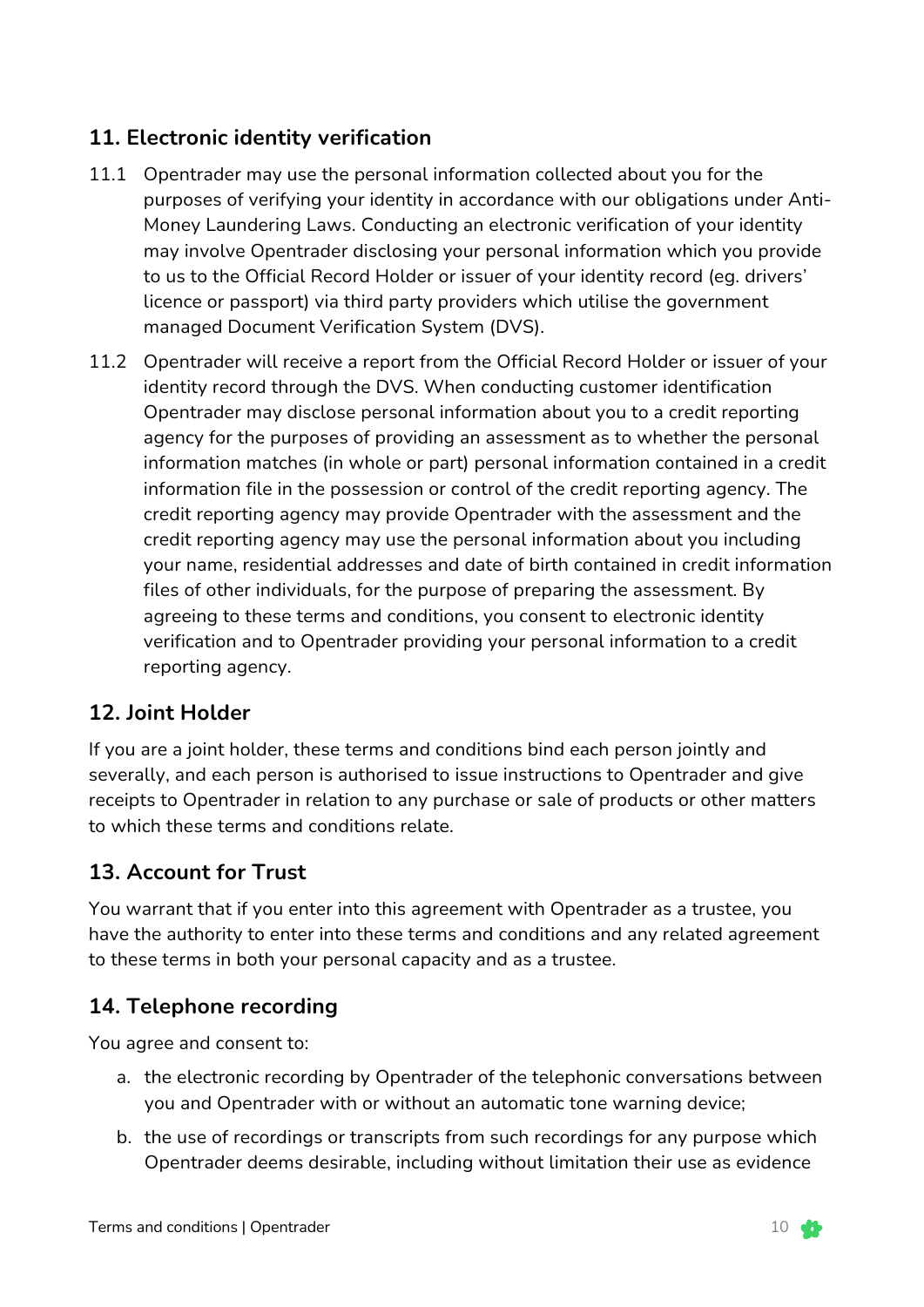by either party in any dispute or anticipated dispute between Opentrader and you; and

c. Opentrader keeping the recording for as long as it sees fit.

## **15. Electronic correspondence**

You hereby nominate your email address (as provided to Opentrader from time to time) for the purpose of receiving all communications and consent to receiving (and authorise Opentrader to use your email address to send to you) any disclosure Document Opentrader is required to provide to you including any updates to these documents. You agree that Opentrader may:

- a. provide to you a link to a Disclosure Document such that you are able to access the document electronically; and
- b. provide to you a Disclosure Document by means of an electronic portal or application service by which you are able to access the documents.

You may opt out of a receiving a Disclosure document electronically by giving notice to Opentrader within 7 days of agreeing to these terms and conditions we will arrange for you to receive a hard copy of the documents. You agree that you will retain a copy of each Disclosure Document provided to you by downloading or otherwise making a copy of the document.

## **16. Amendment**

- 16.1 These terms and conditions may be amended by Opentrader from time to time by notice to you. Where the variation is minor or its effect is in the opinion of Opentrader not materially adverse to you, Opentrader may post an update of these terms and conditions on its website or make it available to you in accordance with clause 15. For any other amendment, Opentrader will give you 5 days' notice, after which time the amendment will become effective and such notice may be given in accordance with clause 15.
- 16.2 You acknowledge and agree that by transacting with Opentrader, or by receiving any service from Opentrader, you are bound by these terms and conditions in the form that they appear on the Opentrader website at the time that the transaction occurs or the service is received.

## **17. Termination**

Opentrader may terminate this agreement with you and close your account by giving written notice to you. You may terminate this agreement and close your account by giving written notice to Opentrader. The termination of this agreement does not affect any rights or obligations of the parties which may have accrued prior to the termination of this agreement.